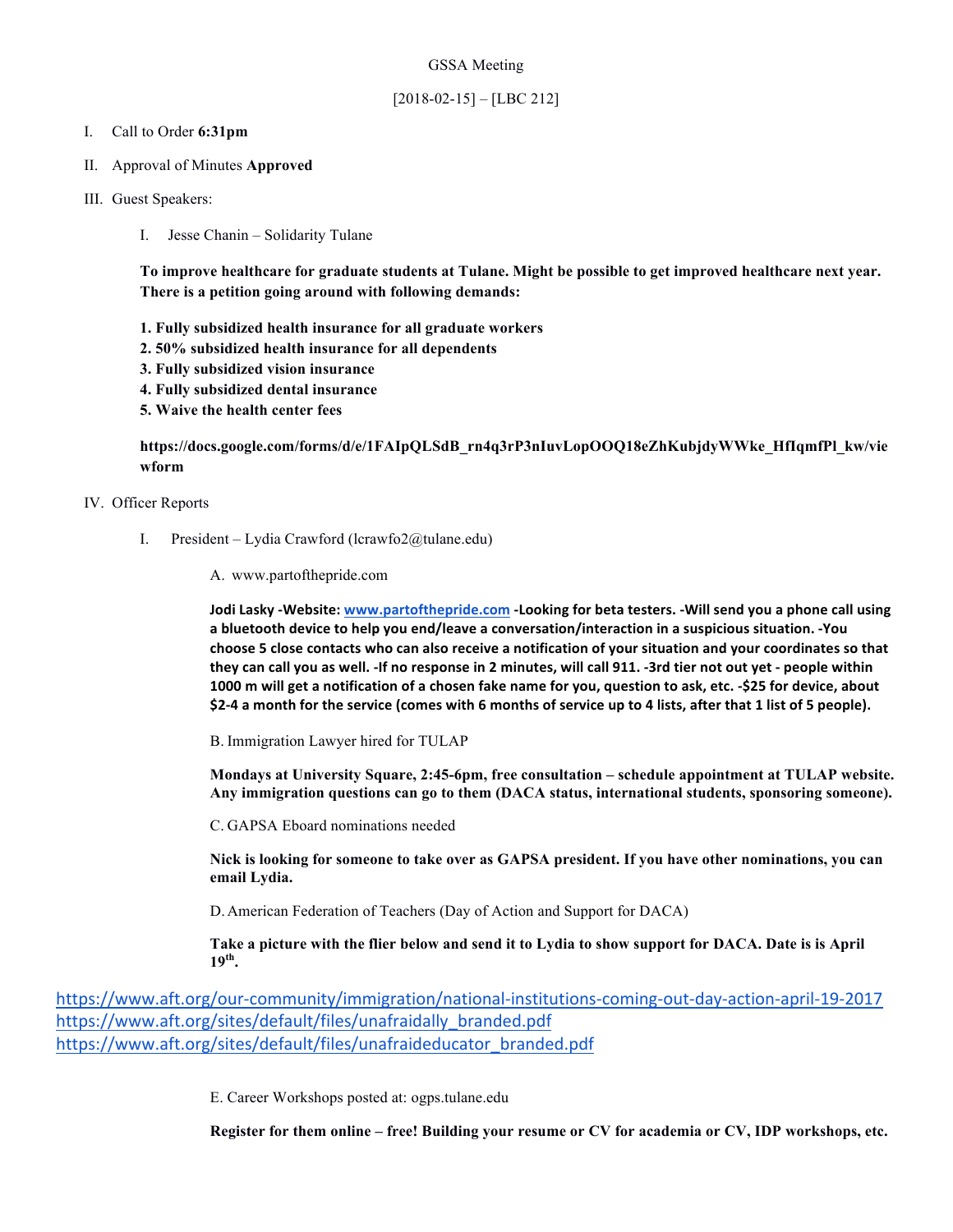- II. Vice President Davette Gadison (dgadison@tulane.edu)
	- A. Trivia Night February 22nd at Bruno's Tavern
	- B. Faculty Award Nominations

**Send nomination to Lydia now! lcrawfo2@tulane.edu. You can send in multiple letters for the same person.** 

- II. Treasurer Robyn Brooks (rbrooks3@tulane.edu)
	- A. Currently, we have \$2591.73 in the bank
	- B. Please make sure to assemble Travel Packets correctly

**Reps have to check travel packets and make sure everything is correct and then sign it. There has been a lot of issues with the packets.**

**Paper clip, don't staple. Tape receipts. Make sure there is proof of reimbursement, boarding passes if flights are being reimbursed, calculations are correct. Look at the travel reimbursement page for answers to most questions. If there are still questions, email Robyn (rbrooks3@tulane.edu).**

**There's been questions about moving money around after being approved for funding. You need to email Robyn EARLY if you want to do this, and it is not guaranteed that you can do this.** 

**Make sure you are meeting deadlines if you are applying for funding.** 

C. Speaker Request

| Requestor's | Full<br>Speaker | Event         | Honorarium | Travel | Lodging |
|-------------|-----------------|---------------|------------|--------|---------|
| Department  | Legal Name      | Start<br>Date |            |        |         |
| Physics     | Jerome Luine    | 4/19/18       | \$200      | \$500  | \$170   |
|             |                 |               |            |        |         |

## **Motion to approve speaker funding. 0 oppose, 0 abstain, 39 approve**

D. Event Requests

| Department                          | Event Title                           | Date    | Amount<br>Requested | Expense                    | Expected<br>Attendance | Per<br>person |
|-------------------------------------|---------------------------------------|---------|---------------------|----------------------------|------------------------|---------------|
| Cell<br>Molecular<br><b>Biology</b> | &<br>$CMB - ATCG$<br>Business Meeting | 2/20/18 | \$135.00            | Rouse's Catering,<br>sodas | 20                     | \$6.75        |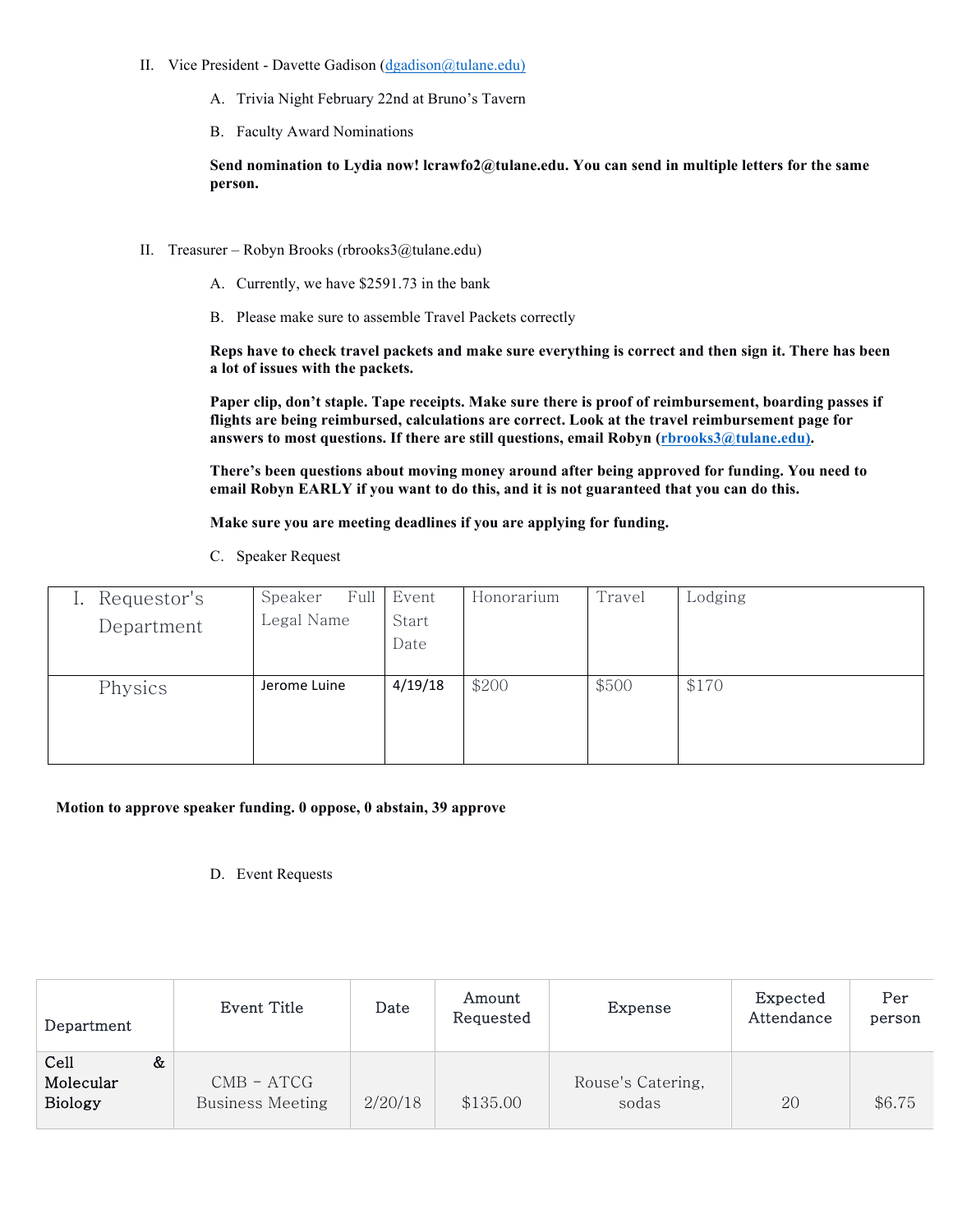| $\&$<br>Chemical<br>Biomolecular<br>Engineering<br>$\prime$<br>CMB / EEB | WISE Coffee and<br>Conversation               | 2/23/18 | \$35.00  | Coffee and snacks                                                | 15 | \$2.33 |
|--------------------------------------------------------------------------|-----------------------------------------------|---------|----------|------------------------------------------------------------------|----|--------|
| $\&$<br>Earth<br>Environmental<br>Sciences                               | <b>ESGA Monthly</b><br>Meeting                | 2/21/18 | \$175.00 | food (pizza)                                                     | 30 | \$5.83 |
| Linguistics                                                              | LingLunch meeting                             | 2/20/18 | \$50.00  | Pizza from papa<br>Johns                                         | 18 | \$2.78 |
| Linguistics                                                              | LingLunch meeting                             | 2/27/18 | \$50.00  | Pizza from Papa<br>Johns                                         | 17 | \$2.94 |
| Linguistics                                                              | LingLunch meeting                             | 3/6/18  | \$50.00  | Pizza from Papa<br>Johns                                         | 17 | \$2.94 |
| Linguistics                                                              | Tulane Conference<br>on Linguistics<br>(TCoL) | 4/7/18  | \$150.00 | Coffee and Pastries<br>from PJ's and Maple<br>Street Pattisserie | 40 | \$3.75 |

### $\text{Total}$   $\$645$

**Motion to vote on events as a slate. 0 oppose, 0 abstain, 39 approve**

**Motion to approve event funding. 0 oppose, 0 abstain, 39 approve**

III. Secretary – Sarah Khalil (skhalil@tulane.edu)

### V. New Business

I. **Stipend Discussion**

**John (EEB) came to discuss possibility of increasing base pay of stipends in SSE. Current stipend for EEB is \$20,800 for 9 months. Average pay in peer institution is \$27,500. New Orleans is very expensive to live in, rent has been increasing. \$23,400 is stated as minimum amount to live by for a single person (MIT). There is also disparity between TA stipends and fellowship. NSF GRFP is not available for PhD students coming in with a master's. Board of Regents is not providing individual fellowships anymore. Other departments do get higher TA stipends via endowments.**

**Plan is to form a committee to (1) increase transparency about where money is coming from and going to, and (2) increase base pay to minimum living cost in New Orleans.** 

**There was a discussion (maybe 8 years ago) to vote for subsidized insurance vs. increased pay, and there was a vote to subsidize the insurance.** 

**Motion to form 2 special committee to investigate funding transparency and discuss stipend issues for SSE and SLA. To be absolved when more information is discovered. 0 oppose, 0 abstain, 39 approve**